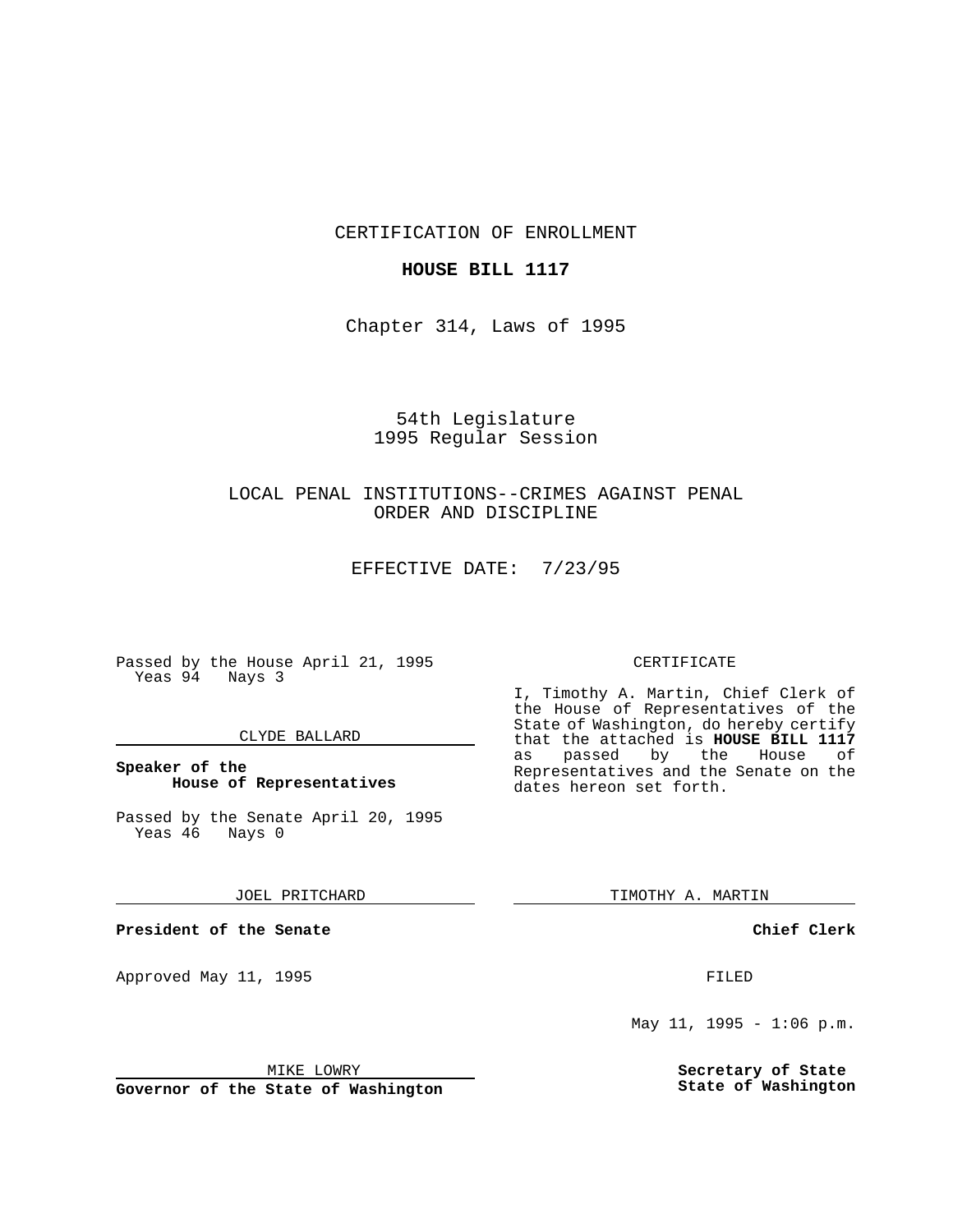# **HOUSE BILL 1117** \_\_\_\_\_\_\_\_\_\_\_\_\_\_\_\_\_\_\_\_\_\_\_\_\_\_\_\_\_\_\_\_\_\_\_\_\_\_\_\_\_\_\_\_\_\_\_

\_\_\_\_\_\_\_\_\_\_\_\_\_\_\_\_\_\_\_\_\_\_\_\_\_\_\_\_\_\_\_\_\_\_\_\_\_\_\_\_\_\_\_\_\_\_\_

### AS AMENDED BY THE SENATE

Passed Legislature - 1995 Regular Session

#### **State of Washington 54th Legislature 1995 Regular Session**

**By** Representatives Lambert, Costa, Blanton, Silver, Ballasiotes, Backlund, Robertson, Boldt, Buck, Thompson, Hargrove and Huff

Read first time 01/13/95. Referred to Committee on Law and Justice.

1 AN ACT Relating to penal institutions; and amending RCW 9.94.010, 2 9.94.020, 9.94.030, 9.94.040, 9.94.041, and 9.94.049; and prescribing 3 penalties.

4 BE IT ENACTED BY THE LEGISLATURE OF THE STATE OF WASHINGTON:

5 **Sec. 1.** RCW 9.94.010 and 1955 c 241 s 1 are each amended to read 6 as follows:

7 Whenever two or more inmates of a ((state penal)) correctional 8 institution assemble for any purpose, and act in such a manner as to 9 disturb the good order of ((such)) the institution and contrary to the 10 commands of the officers of ((such)) the institution, by the use of 11 force or violence, or the threat thereof, and whether acting in concert 12 or not, they shall be guilty of prison riot.

13 **Sec. 2.** RCW 9.94.020 and 1992 c 7 s 19 are each amended to read as 14 follows:

15 Every inmate of a ((state)) correctional ((facility)) institution 16 who is guilty of prison riot or of voluntarily participating therein by 17 being present at, or by instigating, aiding or abetting the same, shall 18 be punished by imprisonment in a state correctional ((facility))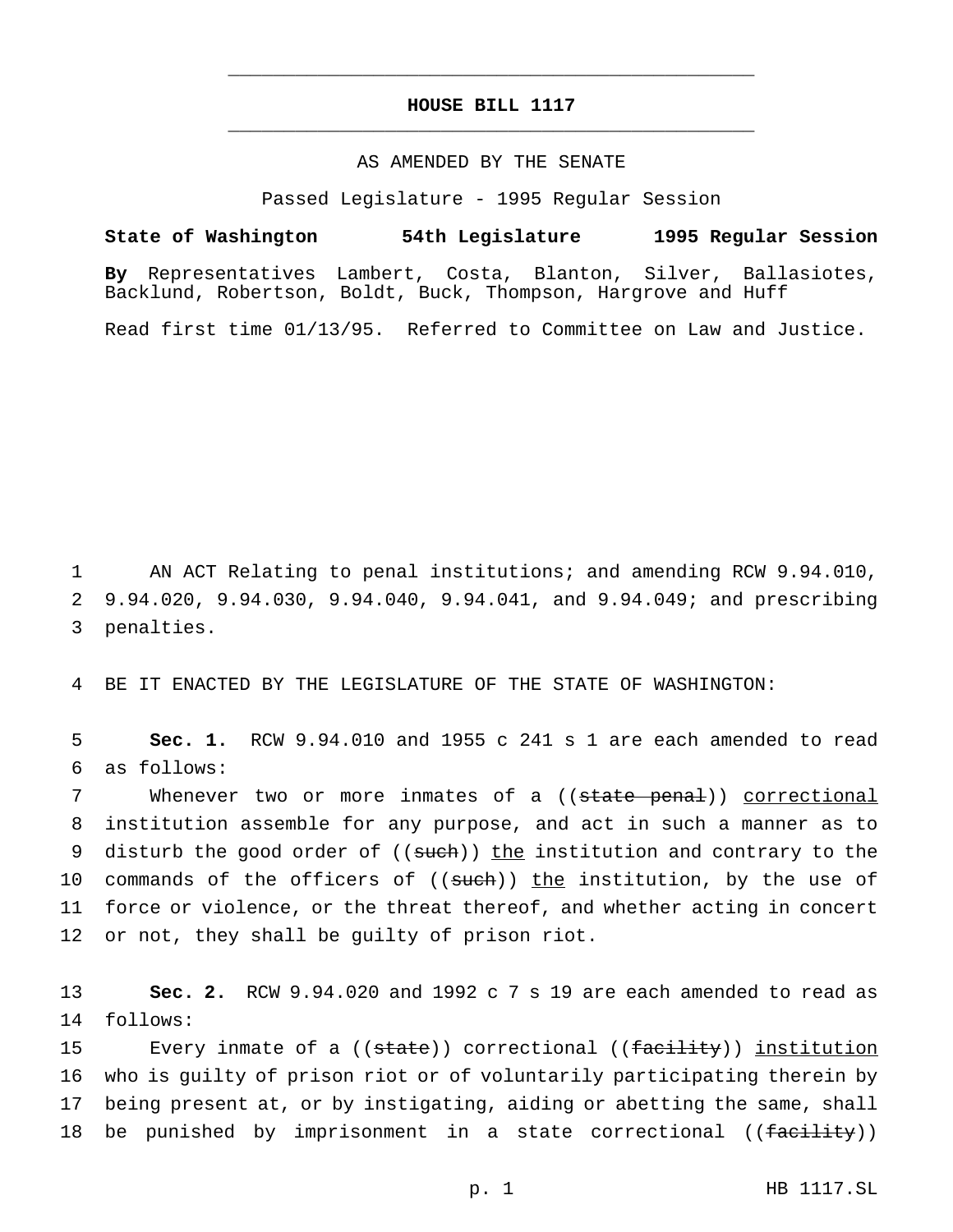1 institution for not less than one year nor more than ten years, which 2 shall be in addition to the sentence being served.

3 **Sec. 3.** RCW 9.94.030 and 1992 c 7 s 20 are each amended to read as 4 follows:

5 Whenever any inmate of a ((state)) correctional ((facility)) institution shall hold, or participate in holding, any person as a hostage, by force or violence, or the threat thereof, or shall prevent, or participate in preventing an officer of such institution from carrying out his or her duties, by force or violence, or the threat thereof, he or she shall be guilty of a felony and upon conviction 11 shall be punished by imprisonment in a state correctional ((facility)) 12 institution for not less than one year nor more than ten years.

13 **Sec. 4.** RCW 9.94.040 and 1979 c 121 s 1 are each amended to read 14 as follows:

15 (1) Every person serving a sentence in any ((penal)) state 16 correctional institution ((of this state)) who, without legal 17 authorization ((pursuant to law)), while in ((such penal)) the 18 institution or while being conveyed to or from ((such penal)) the 19 institution((, or while at any penal institution farm or forestry camp 20 of such institution, or while being conveyed to or from any such 21 place)), or while under the custody or supervision of institution 22 officials, officers, or employees, or while on any premises subject to 23 the control of the institution, knowingly possesses or carries upon his 24 or her person or has under his or her control any weapon, firearm, or 25 any instrument which, if used, could produce serious bodily injury to 26 the person of another, is guilty of a class B felony.

 (2) Every person confined in a county or local correctional institution who, without legal authorization, while in the institution 29 or while being conveyed to or from the institution, or while under the custody or supervision of institution officials, officers, or 31 employees, or while on any premises subject to the control of the institution, knowingly possesses or has under his or her control a deadly weapon, as defined in RCW 9A.04.110, is guilty of a class B 34 felony.

35 (3) The sentence imposed under this section shall be in addition to 36 any sentence being served.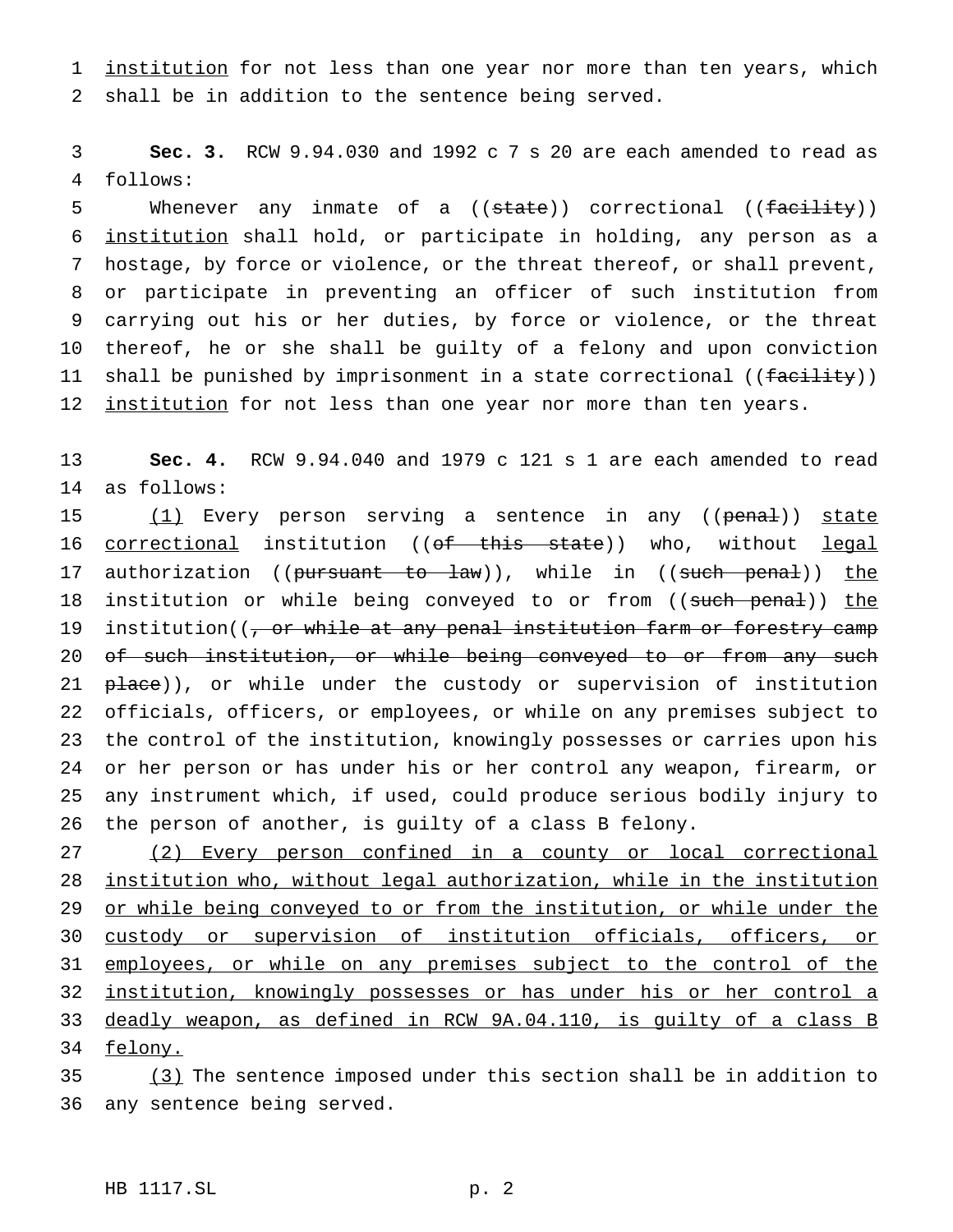**Sec. 5.** RCW 9.94.041 and 1979 c 121 s 2 are each amended to read as follows:

3 (1) Every person serving a sentence in any ((penal)) state 4 correctional institution ((of this state)) who, without legal 5 authorization, while in ((such penal)) the institution or while being 6 conveyed to or from  $((such\,\,penal))$  the institution,  $((or\,\,while\,\,at\,\,any\,\,b\,\,b\,\,b))$  penal institution farm or forestry camp of such institution, or while 8 being conveyed to or from any such place,)) or while under the custody or supervision of institution officials, officers, or employees, or while on any premises subject to the control of the institution, knowingly possesses or carries upon his or her person or has under his or her control any narcotic drug or controlled substance as defined in chapter 69.50 RCW is guilty of a class C felony.

 (2) Every person confined in a county or local correctional institution who, without legal authorization, while in the institution or while being conveyed to or from the institution, or while under the 17 custody or supervision of institution officials, officers, or 18 employees, or while on any premises subject to the control of the 19 institution, knowingly possesses or has under his or her control any narcotic drug or controlled substance, as defined in chapter 69.50 RCW, is guilty of a class C felony.

22 (3) The sentence imposed under this section shall be in addition to any sentence being served.

 **Sec. 6.** RCW 9.94.049 and 1992 c 7 s 21 are each amended to read as follows:

26 (1) For the purposes of this chapter, the term "correctional 27 institution" means any place designated by law for the keeping of persons held in custody under process of law, or under lawful arrest, including state prisons, county and local jails, and other facilities operated by the department of corrections or local governmental units primarily for the purposes of punishment, correction, or rehabilitation following conviction of a criminal offense.

 (2) For the purposes of RCW 9.94.043 and 9.94.045, "state correctional institution" means all state correctional facilities under the supervision of the secretary of the department of corrections used solely for the purpose of confinement of convicted felons.